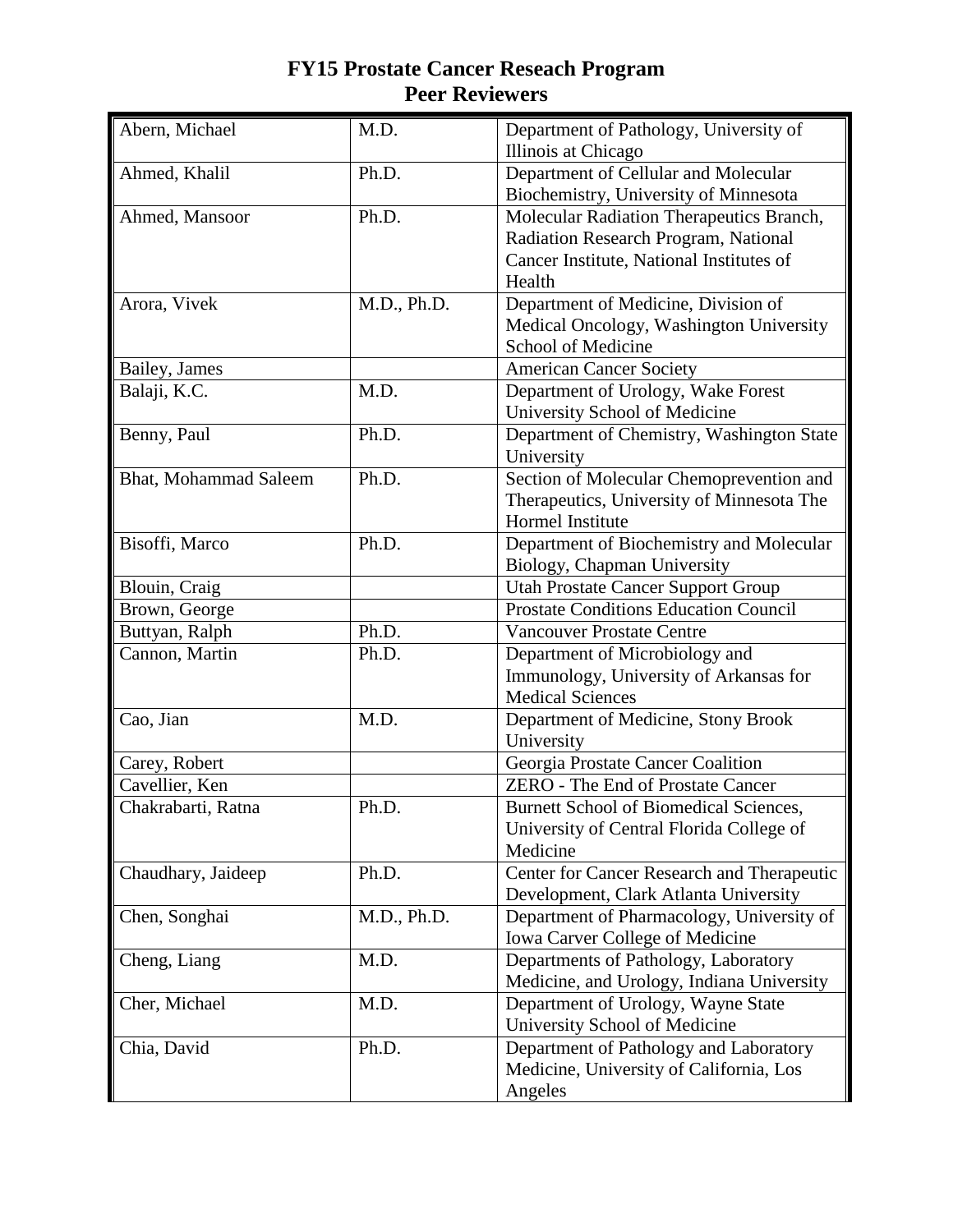| Chinni, Sreenivasa   | Ph.D.               | Departments of Urology and Pathology,<br>Wayne State University School of Medicine                 |
|----------------------|---------------------|----------------------------------------------------------------------------------------------------|
| Chirgwin, John       | Ph.D.               | Department of Medicine, Division of<br>Endocrinology, Indiana University                           |
| Chornokur, Ganna     | Ph.D.               | Department of Cancer Epidemiology,<br><b>Moffitt Cancer Center</b>                                 |
| Collins, Peter       |                     | Walter Reed Army Medical Center, Center<br>for Prostate Disease Research                           |
| Conklin, Douglas     | Ph.D.               | Department of Biomedical Sciences, The<br>State University of New York at Albany                   |
| Cooperberg, Matthew  | M.D., M.P.H.        | Department of Urology, University of<br>California, San Francisco, School of<br>Medicine           |
| Corey, Eva           | Ph.D.               | Department of Urology, University of<br>Washington School of Medicine                              |
| Costich, Julia       | J.D., Ph.D.         | Department of Health Services<br>Management, University of Kentucky,<br>College of Public Health   |
| Cummings, Brian      | $\overline{Ph}$ .D. | Department of Pharmaceutical and<br>Biomedical Sciences, University of Georgia                     |
| Cutter, John         |                     | Georgia Prostate Cancer Coalition                                                                  |
| Daaka, Yehia         | Ph.D.               | Department of Anatomy and Cell Biology,<br>University of Florida College of Medicine               |
| Dahiya, Rajvir       | Ph.D.               | Department of Urology, University of<br>California, San Francisco, School of<br>Medicine           |
| Damodaran, Chendil   | Ph.D.               | Department of Urology, University of<br>Louisville                                                 |
| Datta, Kaustubh      | Ph.D.               | Department of Biochemistry and Molecular<br>Biology, University of Nebraska Medical<br>Center      |
| Day, Mark            | Ph.D.               | Department of Urology, University of<br>Michigan                                                   |
| deGraffenried, Linda | Ph.D.               | Department of Nutritional Sciences, The<br>University of Texas at Austin                           |
| Dhir, Rajiv          | M.D.                | Department of Pathology, Division of<br>Molecular Anatomic Pathology, University<br>of Pittsburgh  |
| Diaz-Meco, Maria     | Ph.D.               | Cell Death and Survival Networks Program,<br>Sanford Burnham Prebys Medical<br>Discovery Institute |
| Doll, Jennifer       | Ph.D.               | Department of Health Sciences, University<br>of Wisconsin, Milwaukee                               |
| Dong, Yan            | Ph.D.               | Department of Structural and Cellular<br>Biology, Tulane University School of<br>Medicine          |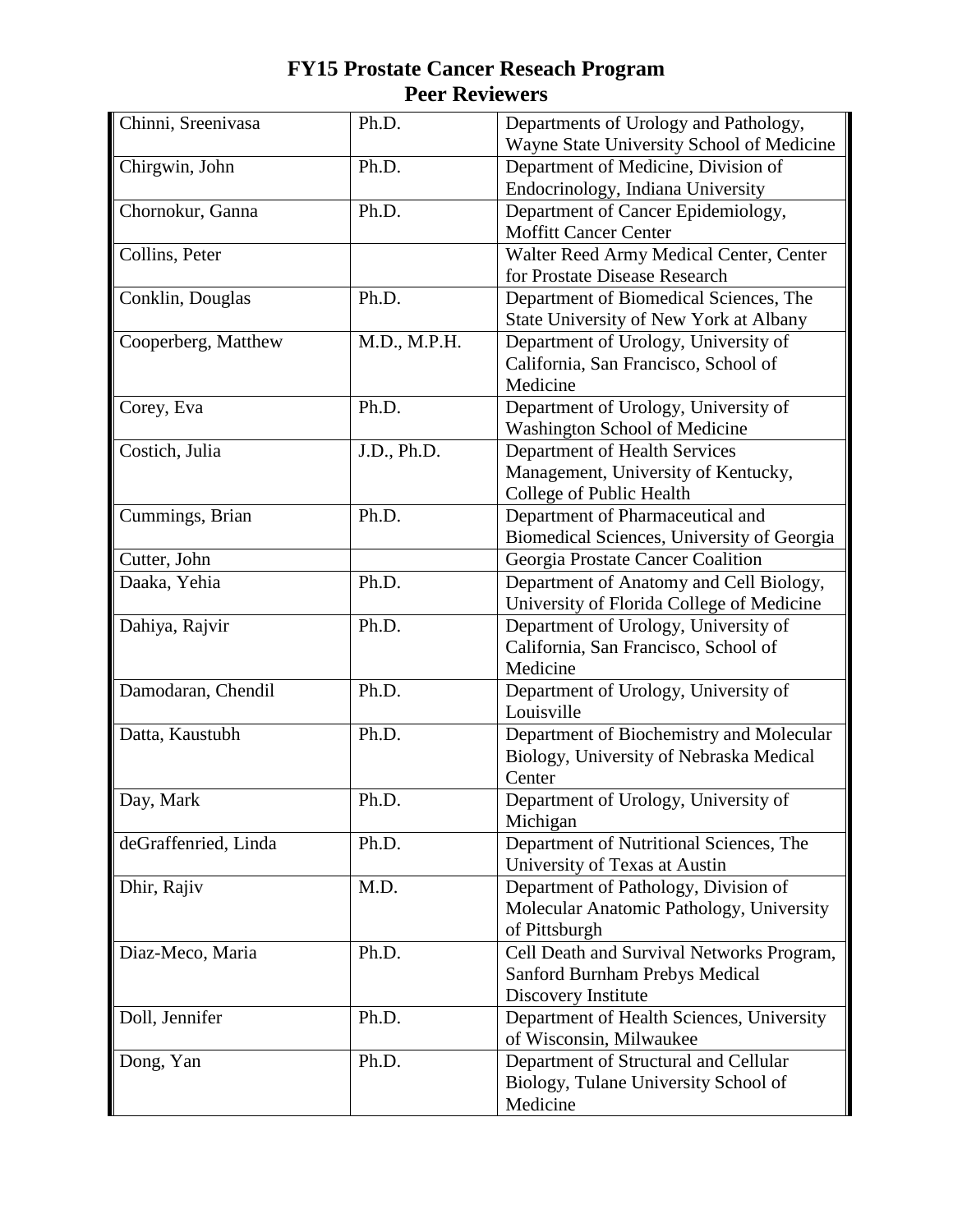| Dong, Zhongyun           | M.D., Ph.D.   | Department of Internal Medicine-           |
|--------------------------|---------------|--------------------------------------------|
|                          |               | Hematology/Oncology, University of         |
|                          |               | Cincinnati                                 |
| Drake, Richard           | Ph.D.         | Department of Cell and Molecular           |
|                          |               | Pharmacology, Medical University of South  |
|                          |               | Carolina                                   |
| Dubey, Purnima           | Ph.D.         | Department of Pathology, Wake Forest       |
|                          |               |                                            |
|                          |               | University School of Medicine              |
| Eliot, Richard           |               | <b>American Cancer Society</b>             |
| Eoff, Robert             | Ph.D.         | Department of Biochemistry and Molecular   |
|                          |               | Biology, University of Arkansas for        |
|                          |               | <b>Medical Sciences</b>                    |
| Franklin, Renty          | Ph.D.         | Department of Oncology and Diagnostic      |
|                          |               | Sciences, University of Maryland Dental    |
|                          |               | School                                     |
| Friedlander, Terence     | M.D.          | Department of Medicine, University of      |
|                          |               | California, San Francisco                  |
| Frigo, Daniel            | Ph.D.         | Department of Biology and Biochemistry,    |
|                          |               | University of Houston                      |
| Gannett, Peter           | Ph.D.         | College of Pharmacy, Nova Southeastern     |
|                          |               |                                            |
|                          |               | University                                 |
| Goluboff, Erik           | M.D.          | Department of Urology, Mount Sinai Beth    |
|                          |               | <b>Israel Medical Center</b>               |
| Graime, Harland          |               | Hartford Hospital Prostate Cancer Support  |
|                          |               | Group                                      |
| Greany, Patrick          |               | <b>Prostate Cancer Research Institute</b>  |
| Griffith, Thomas         | Ph.D.         | Department of Urology, University of       |
|                          |               | Minnesota                                  |
| Gu, Jian                 | Ph.D.         | Department of Epidemiology, Division of    |
|                          |               | OVP, The University of Texas MD            |
|                          |               | <b>Anderson Cancer Center</b>              |
| Gullapalli, Purnachandra | Ph.D., M.B.A. | Department of Diagnostic Radiology and     |
|                          |               | Nuclear Medicine, University of Maryland,  |
|                          |               | <b>Baltimore</b>                           |
| Hamilton, Thomas         |               |                                            |
|                          |               | Malecare, Inc.                             |
| Hanlon, Robert           |               | Malecare, Inc.                             |
| Hann, Stephen            | Ph.D.         | Department of Cell and Developmental       |
|                          |               | Biology, Vanderbilt University School of   |
|                          |               | Medicine                                   |
| Hardy, Jerry             |               | Us TOO International, Inc.                 |
| Heath, Elisabeth         | M.D., FACP    | Department of Oncology, Karmanos Cancer    |
|                          |               | Center                                     |
| Hinton, Cimona           | Ph.D.         | Department of Biological Sciences, Clark   |
|                          |               | <b>Atlanta University</b>                  |
| Holder, Sheldon          | M.D., Ph.D.   | Department of Medicine, Pennsylvania State |
|                          |               | University Hershey Medical Center          |
|                          |               |                                            |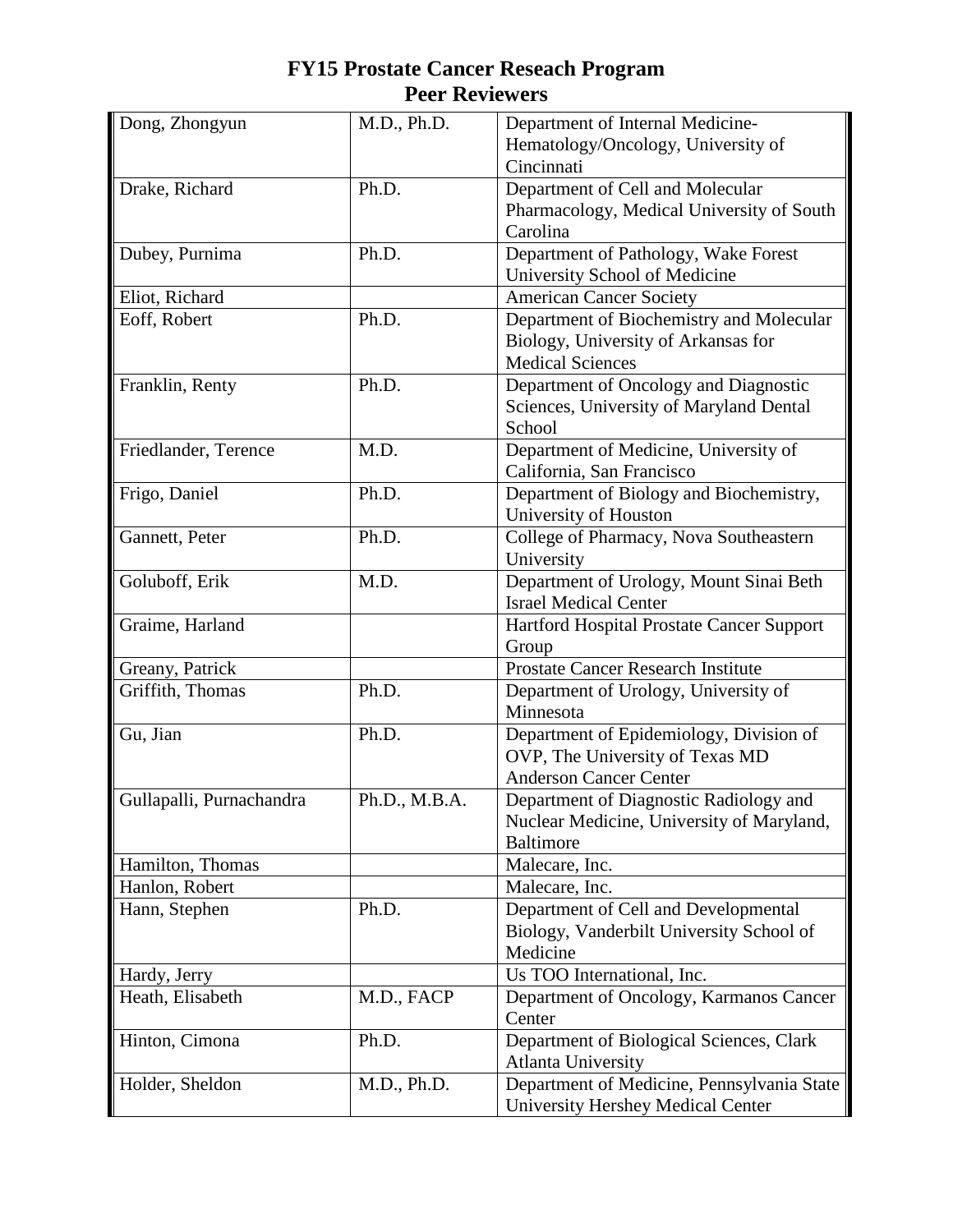| Hopper-Borge, Elizabeth | Ph.D.           | Developmental Therapeutics Program, Fox        |
|-------------------------|-----------------|------------------------------------------------|
|                         |                 | <b>Chase Cancer Center</b>                     |
| Houchens, David         |                 | Us TOO International, Inc.                     |
| Hsieh, Jer-Tsong        | Ph.D.           | Department of Urology, The University of       |
|                         |                 | <b>Texas Southwestern Medical Center at</b>    |
|                         |                 | Dallas                                         |
| Hu, Jennifer            | Ph.D.           | Departments of Public Health and               |
|                         |                 | Biochemistry and Molecular Biology,            |
|                         |                 | University of Miami Miller School of           |
|                         |                 | Medicine                                       |
| Hu, Jim                 | M.D., M.P.H.    | Department of Urology and Oncology,            |
|                         |                 | Weill Cornell Medical College                  |
| Hu, Wenwei              | M.D., Ph.D.     | Department of Radiation Oncology,              |
|                         |                 | Division of Radiation Cancer Biology,          |
|                         |                 | Rutgers Cancer Institute of New Jersey         |
| Huang, Haojie           | Ph.D.           | Department of Biochemistry and Molecular       |
|                         |                 | Biology, Mayo Clinic, Rochester                |
| Huang, Jiaoti           | M.D., Ph.D.     | Department of Pathology, Duke University       |
|                         |                 | <b>Medical Center</b>                          |
| Hudson, Tamaro          | Ph.D., M.P.H.   | Department of Pharmacology, Howard             |
|                         |                 | University                                     |
| Hurley, Paula           | Ph.D.           | Department of Urology, Johns Hopkins           |
|                         |                 | University                                     |
| Jamieson, Christina     | Ph.D.           | Departments of Surgery and Urology,            |
|                         |                 | University of California, San Diego, School    |
|                         |                 | of Medicine                                    |
| Jani, Ashesh            | M.D.            | Department of Radiation Oncology, Emory        |
|                         |                 | University                                     |
| Janknecht, Ralf         | Ph.D.           | Department of Cell Biology, University of      |
|                         |                 | <b>Oklahoma Health Sciences Center</b>         |
| Jerde, Travis           | Ph.D.           | Department of Pharmacology and                 |
|                         |                 | Toxicology, Indiana University School of       |
|                         |                 | Medicine                                       |
| Johnson, Jeremy         | Pharm.D., Ph.D. | Department of Pharmacy Practice,               |
|                         |                 | University of Illinois at Chicago College of   |
|                         |                 | Pharmacy                                       |
| Joshi, Amit             | Ph.D.           | Department of Radiology, Medical College       |
|                         |                 | of Wisconsin                                   |
| Kane, William           |                 | <b>Us TOO New York Prostate Cancer Support</b> |
| Karan, Dev              | Ph.D.           | Department of Pathology, Microbiology,         |
|                         |                 | and Immunology, University of South            |
|                         |                 | Carolina School of Medicine                    |
| Kazanietz, Marcelo      | Ph.D.           | Department of Pharmacology, University of      |
|                         |                 | Pennsylvania School of Medicine                |
| Khan, Shafiq            | Ph.D.           | Department of Biological Sciences, Clark       |
|                         |                 | <b>Atlanta University</b>                      |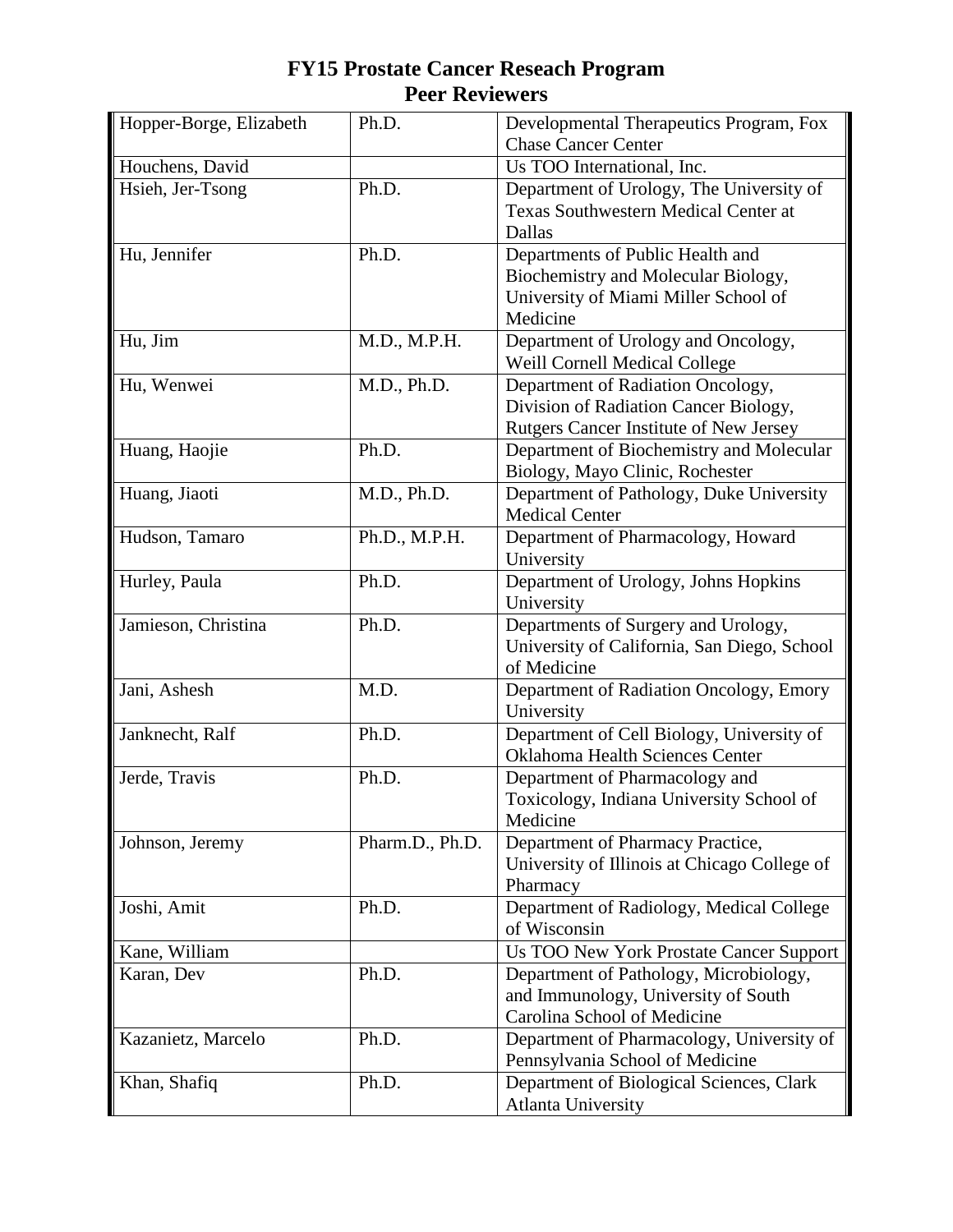| Knudsen, Beatrice     | M.D., Ph.D. | Departments of Pathology and Laboratory                              |
|-----------------------|-------------|----------------------------------------------------------------------|
|                       |             | Medicine and Biomedical Sciences, Cedars-<br>Sinai Hospital          |
| Koeneman, James       |             | Us TOO International, Inc.                                           |
| Kotula, Leszek        | M.D., Ph.D. | Department of Urology, Upstate Medical                               |
|                       |             | University                                                           |
| Kourey, Mark          |             | Malecare, Inc.                                                       |
| Kripfgans, Oliver     | Ph.D.       | Department of Radiology and Applied                                  |
|                       |             | Physics Program, University of Michigan                              |
|                       |             | <b>Medical Center</b>                                                |
| Krolewski, John       | M.D., Ph.D. | Department of Cancer Genetics, Roswell                               |
|                       |             | Park Cancer Institute                                                |
| Kumar, Addanki        | Ph.D.       | Department of Urology, The University of                             |
|                       |             | Texas Health Science Center at San Antonio                           |
| Kumar, Chandan        | Ph.D.       | Department of Pathology, University of                               |
|                       |             | Michigan School of Medicine                                          |
| Kumar, Parvesh        | M.D.        | Department of Radiation Oncology,                                    |
|                       |             | University of Kansas School of Medicine                              |
| Kungel, Terrence      |             | Maine Coalition to Fight Prostate Cancer                             |
| Kwabi-Addo, Bernard   | Ph.D.       | Department of Medicine, Howard                                       |
|                       |             | University                                                           |
| Lang, Joshua          | M.D.        | Department of Medicine, University of                                |
|                       |             | Wisconsin                                                            |
| Langer, Mark          | M.D.        | Department of Radiation Oncology, Indiana                            |
|                       |             | University School of Medicine                                        |
| Lathia, Justin        | Ph.D.       | Department of Cellular and Molecular                                 |
|                       |             | Medicine, Cleveland Clinic Lerner Research                           |
|                       |             | Institute                                                            |
| Laton-Taylor, Richard |             | <b>Longwood Medical Area Prostate Cancer</b><br><b>Support Group</b> |
| Lee, Peng             | M.D., Ph.D. | Department of Pathology, New York                                    |
|                       |             | University School of Medicine Manhattan                              |
|                       |             | VA Hospital                                                          |
| Leggas, Mark          | Ph.D.       | Department of Pharmaceutical Sciences,                               |
|                       |             | University of Kentucky                                               |
| Levine, Alice         | M.D.        | Department of Medicine Endocrinology,                                |
|                       |             | Mount Sinai Medical Center                                           |
| Lewis, Lionel         | M.D.        | Departments of Medicine and                                          |
|                       |             | Pharmacology and Toxicology, Dartmouth                               |
|                       |             | College                                                              |
| Li, Benyi             | M.D., Ph.D. | Department of Urology, University of                                 |
|                       |             | <b>Kansas Medical Center</b>                                         |
| Lilly, Michael        | M.D.        | Division of Hematology-Oncology, Medical                             |
|                       |             | University of South Carolina                                         |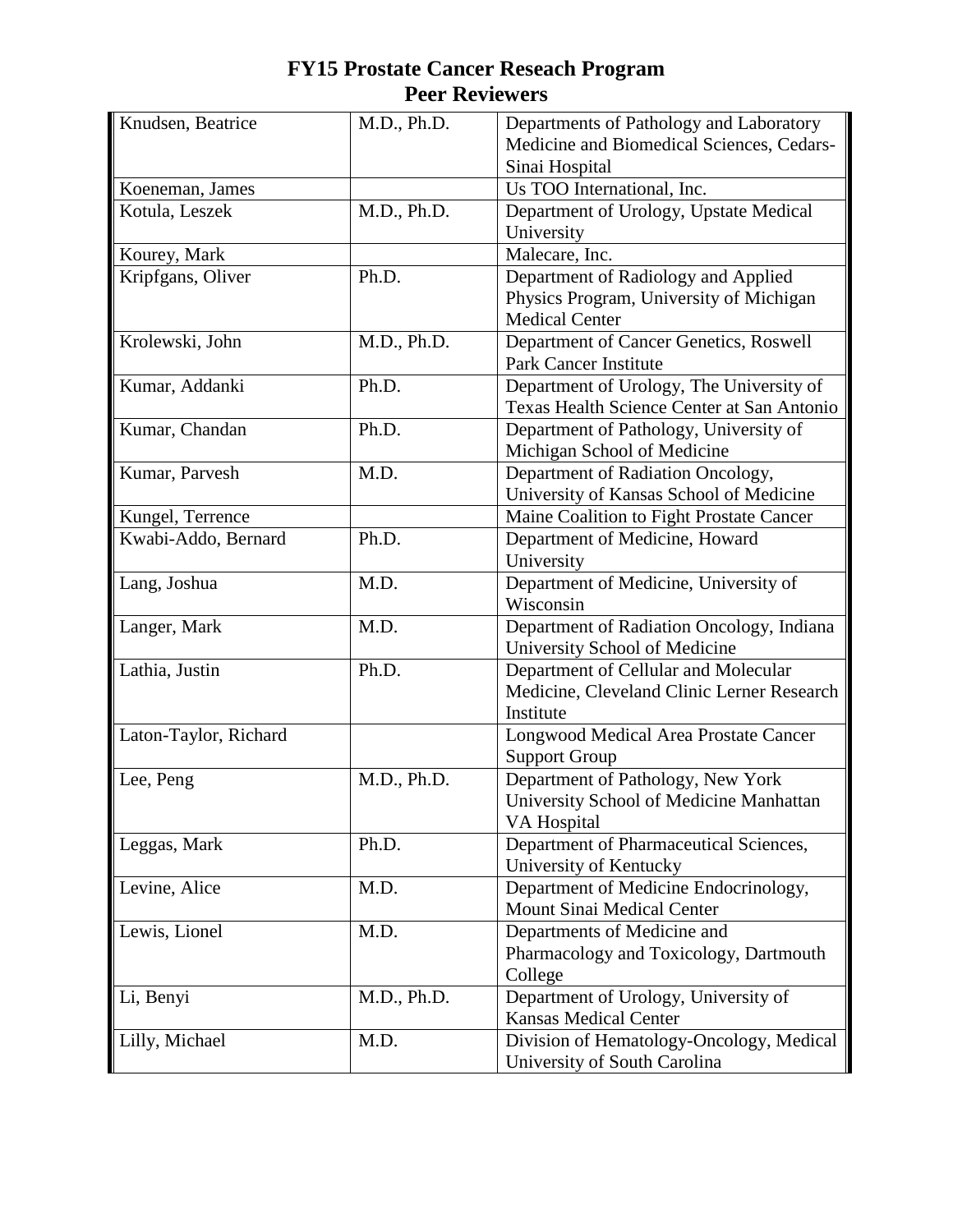| Liu, Leyuan         | Ph.D.         | Center for Translational Cancer Research,    |
|---------------------|---------------|----------------------------------------------|
|                     |               | Institute of Biosciences and Technology,     |
|                     |               | Texas A&M Health Science Center              |
| Logan, Robert       |               | Ann's Place                                  |
| Logan, Susan        | Ph.D.         | Departments of Urology and Pharmacology,     |
|                     |               | New York University School of Medicine       |
| Lu, Michael         | Ph.D.         | Department of Biomedical Science, Florida    |
|                     |               | <b>Atlantic University</b>                   |
| Lubahn, Dennis      | Ph.D.         | Department of Biochemistry and Child         |
|                     |               | Health, University of Missouri at Columbia   |
| Lubaroff, David     | Ph.D.         | Department of Urology, University of Iowa    |
| Lupold, Shawn       | Ph.D.         | Department of Urology, Johns Hopkins         |
|                     |               | University School of Medicine                |
| Ma, Lijun           | Ph.D.         | Department of Radiation Oncology,            |
|                     |               | University of California, San Francisco      |
| Ma, Yinfa           | Ph.D.         | Department of Chemistry, Missouri            |
|                     |               | University of Science and Technology         |
| Maggi, Jr., Leonard | Ph.D.         | Department of Internal Medicine,             |
|                     |               | Washington University School of Medicine     |
| Mahajan, Kiran      | Ph.D.         | Department of Oncological Sciences, H. Lee   |
|                     |               | Moffitt Cancer Center and Research           |
|                     |               | Institute                                    |
| Maher, Christopher  | Ph.D.         | Department of Medicine, Oncology             |
|                     |               | Division, Medical Oncology Section,          |
|                     |               | <b>Washington University</b>                 |
| Martin, Damali      | Ph.D., M.P.H. | Cancer Control and Population Sciences,      |
|                     |               | Host Susceptibility Factors Branch, National |
|                     |               | Cancer Institute, National Institutes of     |
|                     |               | Health                                       |
| Matsuyama, Shigemi  | D.V.M., Ph.D. | Department of Medicine, Case Western         |
|                     |               | <b>Reserve University</b>                    |
| McGoron, Anthony    | Ph.D.         | Department of Biomedical Engineering,        |
|                     |               | Florida International University             |
| Meier, Kathryn      | Ph.D.         | Department of Pharmaceutical Sciences,       |
|                     |               | <b>Washington State University</b>           |
| Mercola, Dan        | M.D., Ph.D.   | Department of Pathology and Laboratory       |
|                     |               | Medicine, University of California, Irvine   |
| Mitsiades, Nicholas | M.D., Ph.D.   | Departments of Medicine and Molecular        |
|                     |               | and Cellular Biology, Baylor College of      |
|                     |               | Medicine                                     |
| Mondal, Debasis     | Ph.D.         | Department of Pharmacology, Tulane           |
|                     |               | <b>University Health Sciences Center</b>     |
| Morgan, Todd        | M.D.          | Department of Urology, University of         |
|                     |               | Michigan Medical School                      |
| Morris, Patricia    | Ph.D.         | Center for Biomedical Research, Population   |
|                     |               | Council                                      |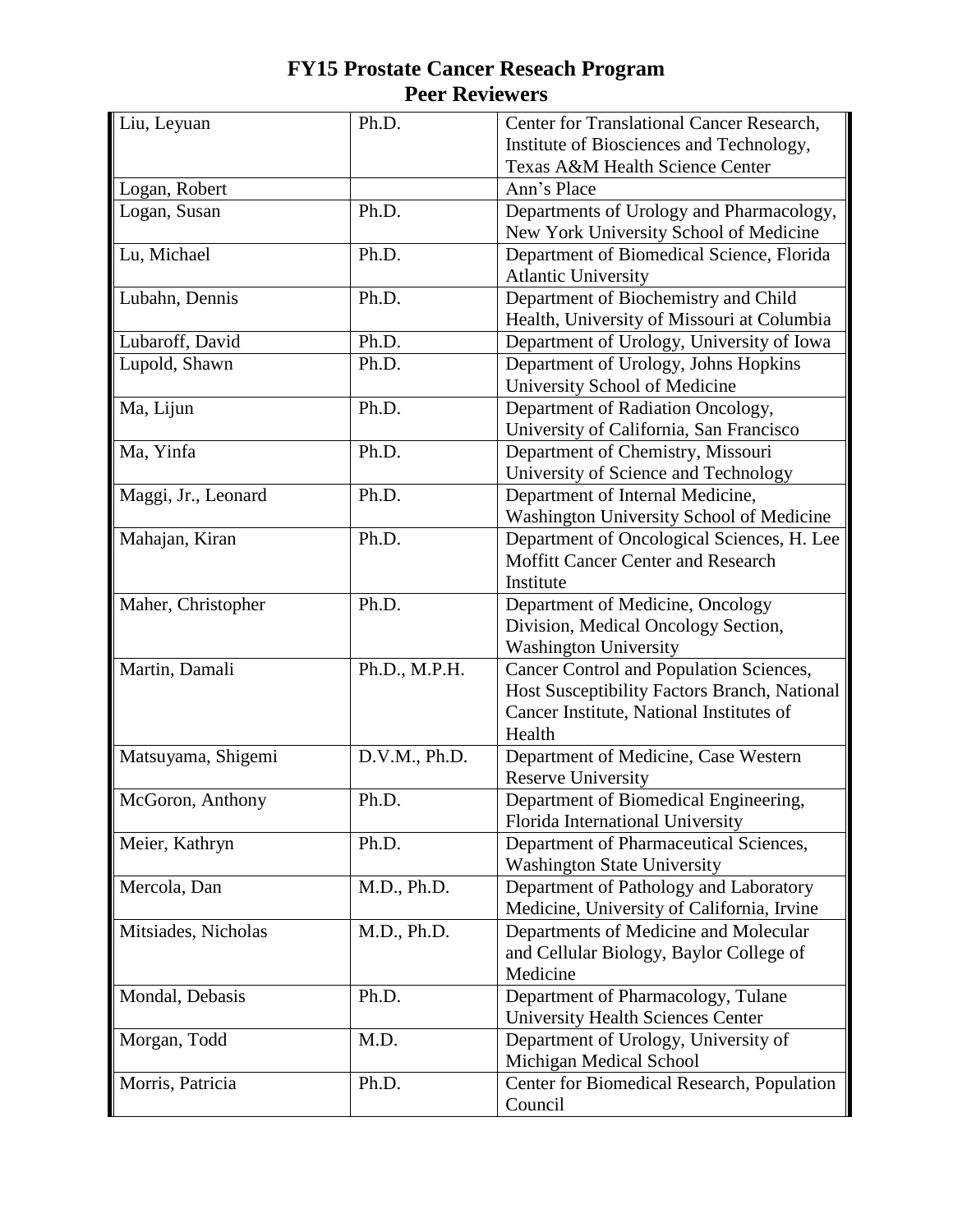| Moses, Kelvin      | M.D., Ph.D.   | Department of Urologic Surgery, Vanderbilt    |
|--------------------|---------------|-----------------------------------------------|
|                    |               | <b>Ingram Cancer Center</b>                   |
| Mudryj, Maria      | Ph.D.         | Department of Medical Microbiology and        |
|                    |               | Immunology, University of California,         |
|                    |               | Davis                                         |
| Narla, Goutham     | M.D., Ph.D.   | <b>Institute for Transformative Molecular</b> |
|                    |               | Medicine, Case Western Reserve University     |
|                    |               | College of Medicine                           |
| Nie, Daotai        | Ph.D.         | Department of Medical Microbiology,           |
|                    |               | Immunology, and Cell Biology, Southern        |
|                    |               | Illinois University School of Medicine        |
| Niece, C. Don      |               | Malecare, Inc.                                |
| Nonn, Larisa       | Ph.D.         | Department of Pathology, University of        |
|                    |               | Illinois at Chicago                           |
| Nordeen, Steven    | Ph.D.         | Department of Pathology, University of        |
|                    |               | Colorado, Denver                              |
| NV, Rajesh Kumar   | Ph.D.         | Human Therapeutics Division, Intrexon         |
|                    |               | Corporation                                   |
| Nyalwidhe, Julius  | Ph.D.         | Department of Microbiology and Molecular      |
|                    |               | Cell Biology, Eastern Virginia Medical        |
|                    |               | School                                        |
| Odedina, Folakemi  | Ph.D.         | Department of Urology, University of          |
|                    |               | Florida                                       |
| O'Keefe, Denise    | Ph.D.         | Department of Urology, The University of      |
|                    |               | Texas Health Science Center at San Antonio    |
| Park, Jong         | Ph.D.         | Department of Cancer Epidemiology, H.         |
|                    |               | Lee Moffitt Cancer Center and Research        |
|                    |               | Institute                                     |
| Peehl, Donna       | Ph.D.         | Department of Urology, Stanford University    |
|                    |               | <b>Medical Center</b>                         |
| Pfarr, Curt        | Ph.D.         | Department of Medical Education, Texas        |
|                    |               | <b>Tech University Health Sciences Center</b> |
|                    |               | School of Medicine                            |
| Plymate, Stephen   | M.D.          | Department of Medicine, Division of           |
|                    |               | Gerontology, University of Washington         |
| Podgorski, Izabela | Ph.D.         | Department of Pharmacology, Wayne State       |
|                    |               | University School of Medicine                 |
| Raj, Ganesh        | M.D., Ph.D.   | Department of Urology, The University of      |
|                    |               | <b>Texas Southwestern Medical Center at</b>   |
|                    |               | Dallas                                        |
| Rana, Ajay         | Ph.D.         | Department of Surgery, The University of      |
|                    |               | Illinois at Chicago                           |
| Reams, Romonia     | Ph.D.         | Medicinal Chemistry Section Chair, College    |
|                    |               | of Pharmacy and Pharmaceutical Sciences       |
|                    |               | Florida A& M University                       |
| Rider, Jennifer    | Sc.D., M.P.H. | Boston University School of Public Health     |
|                    |               |                                               |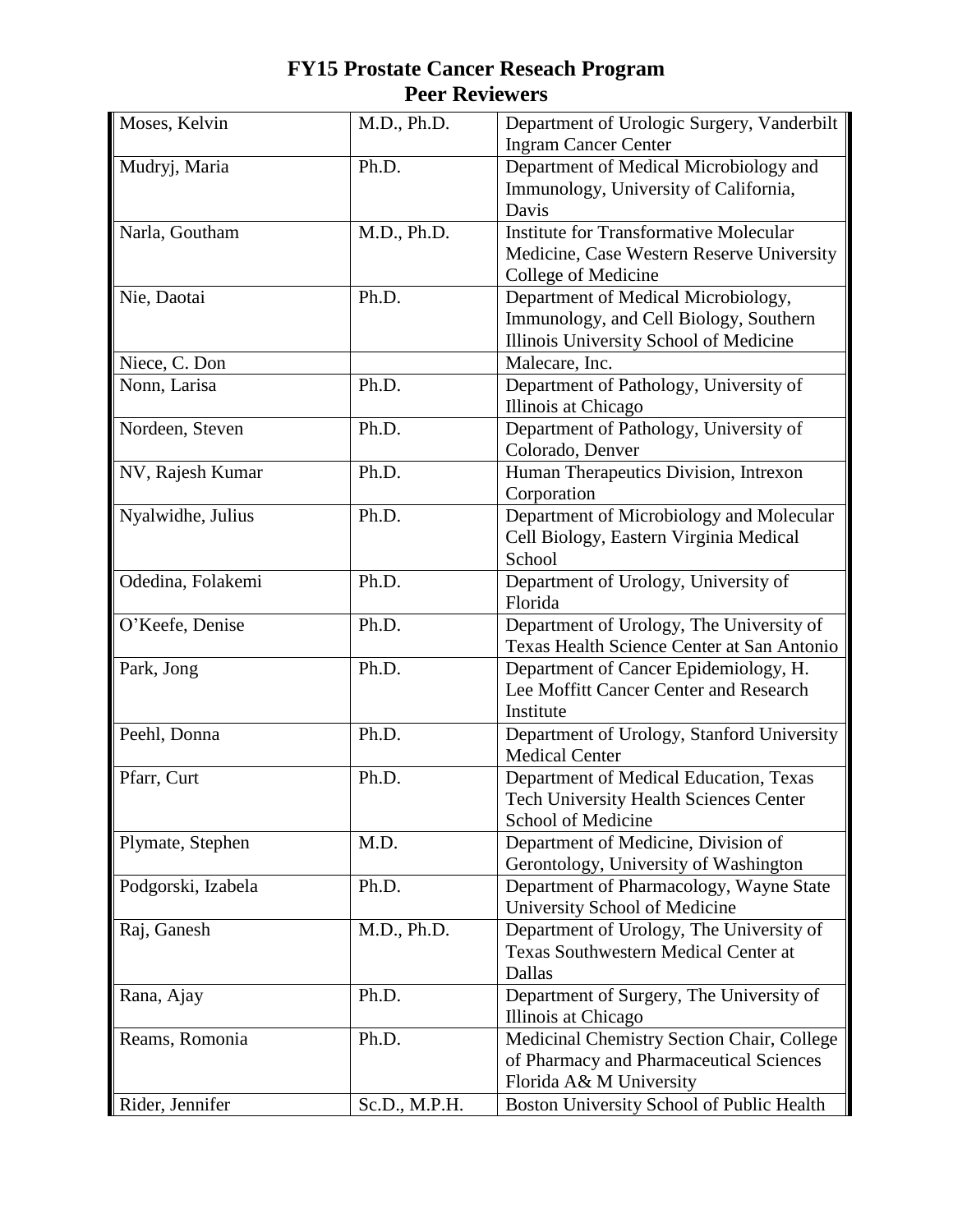| Rieder, James      |             | Us TOO International, Inc.                                   |
|--------------------|-------------|--------------------------------------------------------------|
| Ross, Ashley       | M.D., Ph.D. | Department of Urology, Oncology, and                         |
|                    |             | Pathology, Johns Hopkins Medical                             |
|                    |             | <b>Institution Brady Urological Institute</b>                |
| Sabaawy, Hatem     | M.D., Ph.D. | Rutgers Cancer Institute of New Jersey,                      |
|                    |             | <b>Rutgers University</b>                                    |
| Salata, John       |             | <b>ZERO</b> - The End of Prostate Cancer                     |
| Salhia, Bodour     | Ph.D.       | <b>Integrated Cancer Genomics Division,</b>                  |
|                    |             | <b>Translational Genomics Research Institute</b>             |
| Sang, Qing Xiang   | Ph.D.       | Departments of Chemistry and                                 |
|                    |             | Biochemistry, Florida State University                       |
| Scaife, William    |             | Us TOO International, Inc.                                   |
| Schweizer, Michael | M.D.        | Division of Medical Oncology, University                     |
|                    |             | of Washington                                                |
| Seidel, William    |             | Us TOO International, Inc.                                   |
| Sevick-Muraca, Eva | Ph.D.       | Institute of Molecular Medicine, Center for                  |
|                    |             | Molecular Imaging, The University of                         |
|                    |             | <b>Texas Health Science Center at Houston</b>                |
| Sfanos, Karen      | Ph.D.       | Department of Pathology, Johns Hopkins                       |
|                    |             | University School of Medicine                                |
| Shaff, John        |             | Oregon Health and Science University                         |
|                    |             | Knight Cancer Institute                                      |
| Sheng, Ke          | Ph.D.       | Department of Radiation Oncology,                            |
|                    |             | University of California, Los Angeles,                       |
|                    |             | School of Medicine                                           |
| Sheng, Shijie      | Ph.D.       | Department of Pathology, Wayne State                         |
|                    |             | University School of Medicine                                |
| Shukla, Girish     | Ph.D.       | Department of Biology, Cleveland State                       |
| Sierra, Len        |             | University<br>Ann's Place                                    |
| Sikes, Robert      | Ph.D.       |                                                              |
|                    |             | Department of Biological Sciences,<br>University of Delaware |
| Singh, Parminder   | M.D.        | Department of Medicine and Division of                       |
|                    |             | Hematology/Oncology, University of                           |
|                    |             | Arizona Cancer Center                                        |
| Singh, Seema       | Ph.D.       | Department of Oncologic Sciences,                            |
|                    |             | University of South Alabama Mitchell                         |
|                    |             | <b>Cancer Institute</b>                                      |
| Singhal, Sharad    | Ph.D.       | Department of Diabetes and Metabolic                         |
|                    |             | Disease Research, City of Hope Beckman                       |
|                    |             | <b>Research Institute</b>                                    |
| Smith, Steven      | Ph.D.       | Department Molecular Science, Division of                    |
|                    |             | Urology and Urologic Oncology, City of                       |
|                    |             | Hope Beckman Research Institute                              |
| Smolin, Ira        |             | <b>American Cancer Society</b>                               |
|                    |             |                                                              |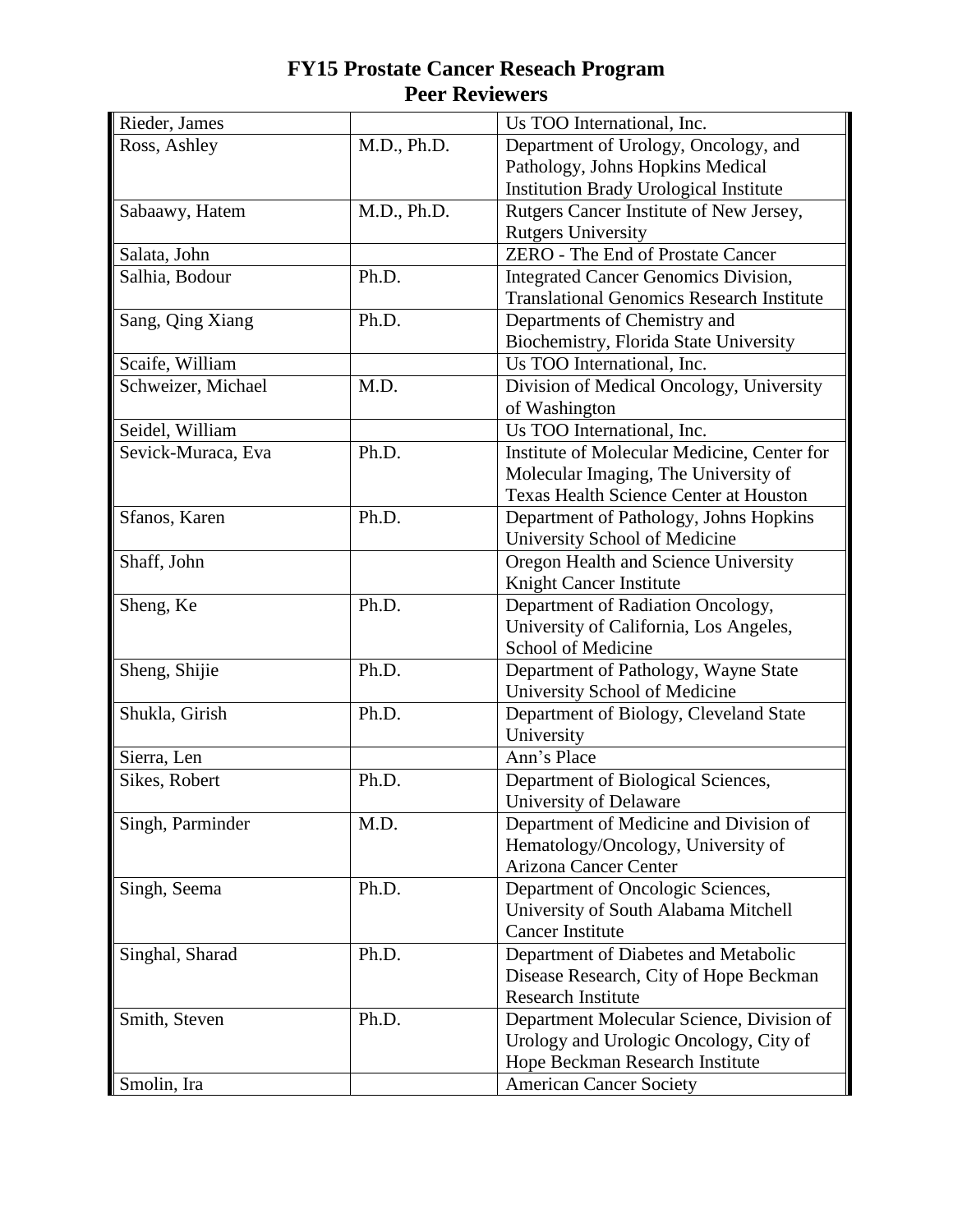| Sokoloff, Mitchell   | M.D., FACS    | Department of Urology, University of        |
|----------------------|---------------|---------------------------------------------|
|                      |               | Massachusetts                               |
| Solomon, Keith       | Ph.D.         | Department of Urology, Children's Hospital  |
|                      |               | <b>Boston/Harvard Medical School</b>        |
| Sonn, Geoffrey       | M.D.          | Department of Urology, Stanford School of   |
|                      |               | Medicine                                    |
| Spiegelman, Vladimir | M.D., Ph.D.   | Department of Pediatrics, Pennsylvania      |
|                      |               | <b>State University College of Medicine</b> |
| Spielman, Glenn      |               | <b>American Cancer Society</b>              |
| Sreekumar, Arun      | Ph.D.         | Department of Molecular and Cellular        |
|                      |               | Biology, Baylor College of Medicine         |
| Srivastava, Meera    | Ph.D.         | Department of Anatomy, Physiology, and      |
|                      |               | Genetics, Uniformed Services University of  |
|                      |               | the Health Sciences                         |
| Stafforini, Diana    | Ph.D.         | Department of Internal Medicine, The        |
|                      |               | University of Utah                          |
| Staten, Willie Clark |               | Us TOO International, Inc.                  |
| Sterling, Michael    |               | Us TOO International, Inc., Walter Reed     |
| Strom, Sara Souto    | Ph.D.         | Department of Epidemiology, The             |
|                      |               | University of Texas M. D. Anderson Cancer   |
|                      |               | Center                                      |
| Stubbs, Jonathan     |               | Us TOO International, Inc.                  |
| Sudano, Robert       |               | Us TOO International, Inc.                  |
| Summers, Matthew     | Ph.D.         | Department of Cancer Biology, Cleveland     |
|                      |               | <b>Clinic Lerner Research Institute</b>     |
| Swanson, Todd        | M.D., Ph.D.   | Department of Radiation Oncology, The       |
|                      |               | University of Texas Medical Branch          |
| Swartz, James        |               | Malecare, Inc.                              |
| Tabb, Lyle           |               | Us TOO International, Inc.                  |
| Tan, Shyh Han        | Ph.D.         | Basic Science Research Program, Center for  |
|                      |               | <b>Prostate Disease Research</b>            |
| Tanaka, Yuichiro     | Ph.D.         | Department of Surgery, Veterans Affairs     |
|                      |               | <b>Medical Center</b>                       |
| Taylor, Paul         |               | <b>ZERO</b> - The End of Prostate Cancer    |
| Terry, Paul          | Ph.D., M.P.H. | Department of Public Health, University of  |
|                      |               | Tennessee College of Education, Health,     |
|                      |               | and Human Sciences                          |
| Thompson, Todd       | Ph.D.         | Department of Pharmaceutical Sciences,      |
|                      |               | University of New Mexico College of         |
|                      |               | Pharmacy                                    |
| Thoreson, Bruce      |               | Us TOO International, Inc.                  |
| Torkko, Kathleen     | Ph.D.         | Department of Pathology, University of      |
|                      |               | Colorado, Denver                            |
| Triplett, Don        |               | Us TOO International, Inc.                  |
| Tu, Yaping           | Ph.D.         | Department of Pharmacology, Creighton       |
|                      |               | University School of Medicine               |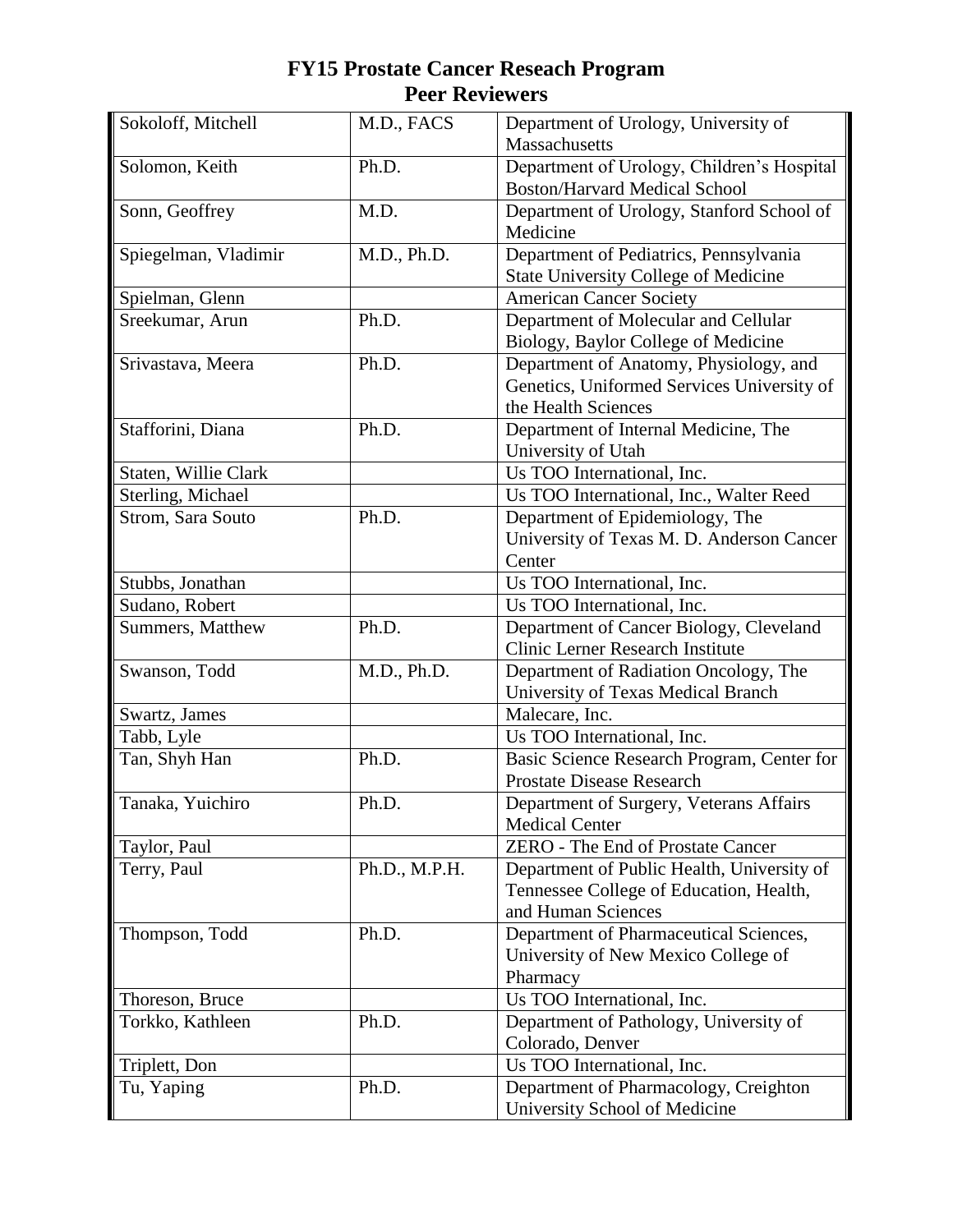| Turner, David              | Ph.D.         | Department of Pathology and Laboratory<br>Medicine, Medical University of South    |
|----------------------------|---------------|------------------------------------------------------------------------------------|
|                            | M.D.          | Carolina                                                                           |
| Van Veldhuizen, Peter      |               | Division of Hematology and Oncology,                                               |
|                            |               | Kansas University Medical Center                                                   |
| Vander Griend, Donald      | Ph.D.         | Department of Surgery, Section of Urology,<br>University of Chicago Medical Center |
| Varambally, Sooryanarayana | Ph.D.         | Department of Pathology, Division of                                               |
|                            |               | Molecular and Cellular Pathology,                                                  |
|                            |               | University of Alabama at Birmingham                                                |
| Vetter, Richard            |               | Mayo Clinic Prostate Cancer Research                                               |
|                            |               | Advocates                                                                          |
| Vishwanatha, Jamboor       | Ph.D.         | Department of Biomedical Sciences, The                                             |
|                            |               | University of North Texas Health Science                                           |
|                            |               | Center                                                                             |
| von Recum, Horst           | Ph.D.         | Department of Biomedical Engineering,                                              |
|                            |               | Case Western Reserve University                                                    |
| Wang, Fen                  | Ph.D.         |                                                                                    |
|                            |               | Institute of Biosciences and Technology,                                           |
|                            |               | Texas A&M University System Health                                                 |
|                            |               | <b>Science Center</b>                                                              |
| Wang, Qianben              | Ph.D.         | Department of Molecular and Cellular                                               |
|                            |               | Biochemistry, The Ohio State University                                            |
|                            |               | College of Medicine                                                                |
| Ward, Steven               |               | <b>BJC</b> HealthCare                                                              |
| Wells, Alan                | M.D., D.M.Sc. | Department of Pathology, University of                                             |
|                            |               | Pittsburgh                                                                         |
| Wenske, Sven               | M.D.          | Department of Urology, Columbia                                                    |
|                            |               | University                                                                         |
| Wilhelmsen, James          |               | ZERO - The End of Prostate Cancer                                                  |
| Wise, John                 | Ph.D.         | Department of Pharmacology and                                                     |
|                            |               | Toxicology, University of Louisville                                               |
| Wu, Daqing                 | Ph.D.         | Department of Biochemistry and Molecular                                           |
|                            |               | Biology and Cancer Center, Georgia                                                 |
|                            |               | <b>Regents University</b>                                                          |
| Xu, Liang                  | M.D., Ph.D.   | Departments of Molecular Biosciences and                                           |
|                            |               | Radiation Oncology, University of Kansas                                           |
| Yan, Chunhong              | Ph.D.         | Cancer Center, Georgia Regents University                                          |
| Yeh, Shuyuan               | Ph.D.         | Departments of Urology, Pathology, and                                             |
|                            |               | Laboratory Medicine, University of                                                 |
|                            |               | Rochester                                                                          |
| You, Zongbing              | M.D., Ph.D.   | Department of Structural and Cellular                                              |
|                            |               | Biology, Tulane University School of                                               |
|                            |               | Medicine                                                                           |
|                            |               |                                                                                    |
| Young, Robert              |               | ZERO - The End of Prostate Cancer                                                  |